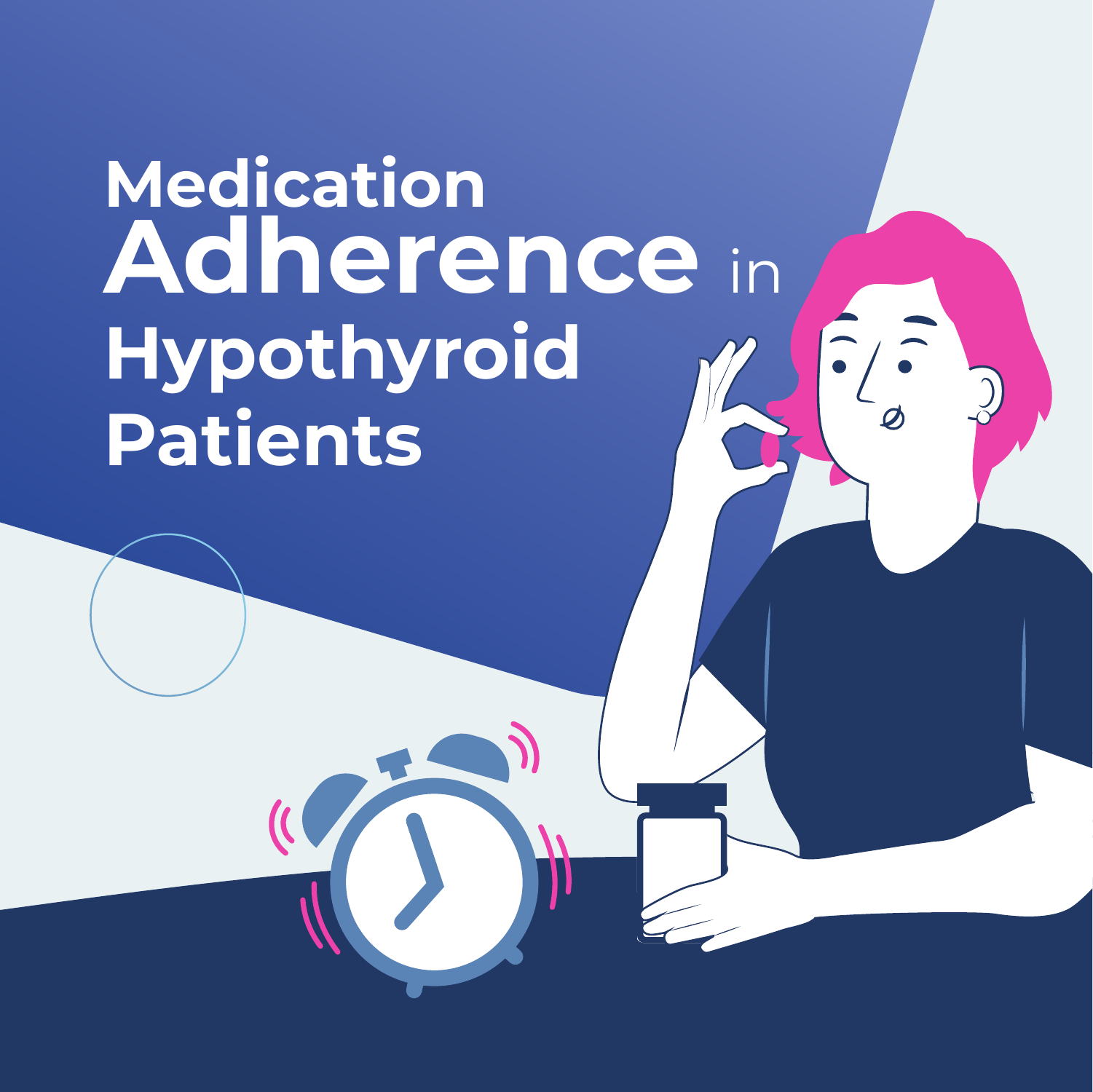## **MEDICATION ADHERENCE**

#### **WHAT IS IT ABOUT?**

**It is the extent to which a patient's behaviour corresponds with the prescribed medication dosing regime, including time, dosing and interval of medication intake.1,2**



#### **WHY IS IT IMPORTANT?**

Especially in **chronic conditions** with long-term therapies, **adherence is important to achieve target outcomes.**1

#### **More adherence means:2**

**lower**

**hospitalization risk**

**lower complications related to the disease** **more safety and efficacy related to the treatment**

#### **WHICH FACTORS CAN IT BE INFLUENCED BY?**



**Social and economic factors1**



**Disease-related factors1**



**Therapy-related factors1**



**Patient-related factors1**



**Health care system-related factors1**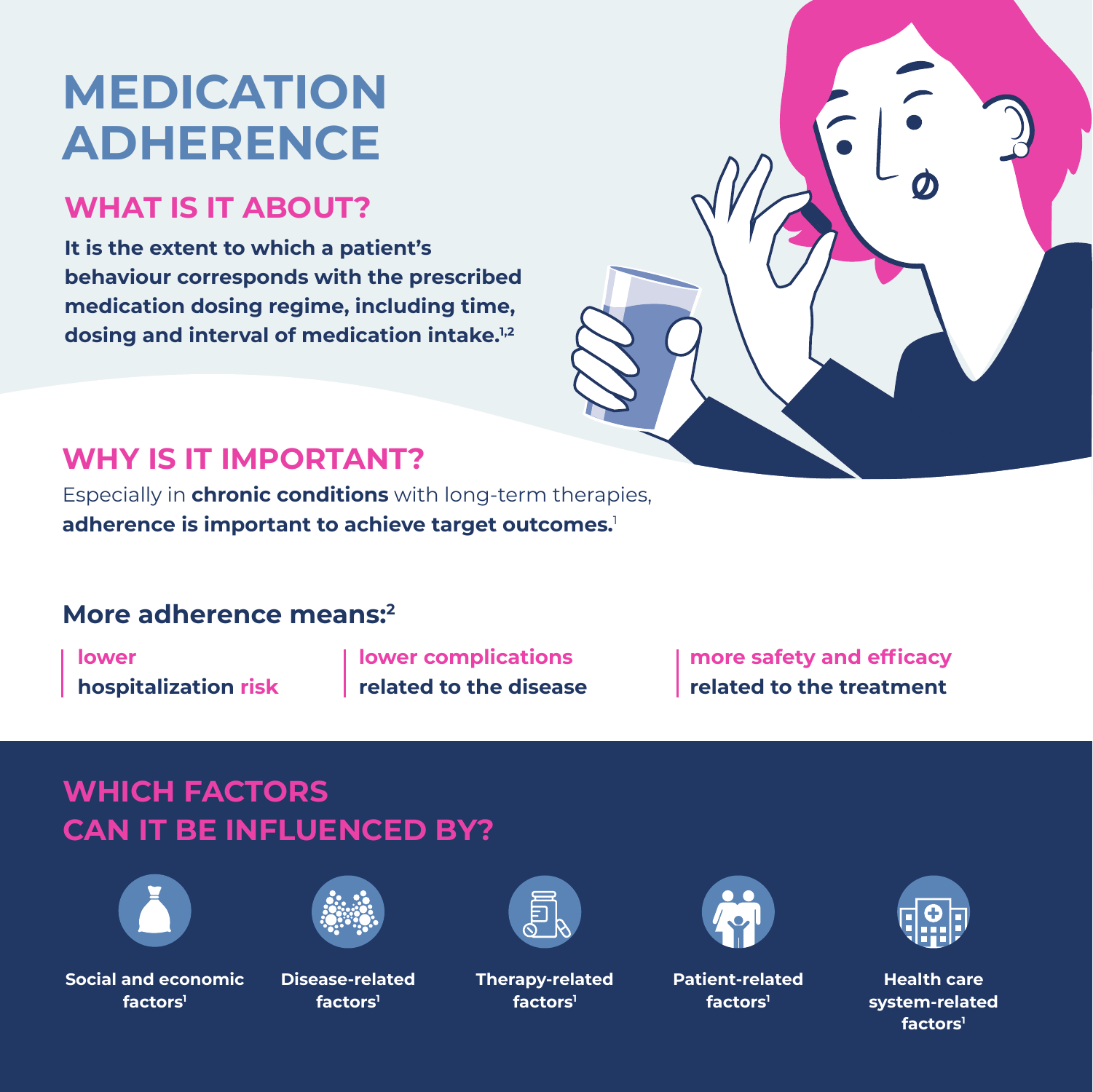### **MEDICATION ADHERENCE IN HYPOTHYROID PATIENTS**



#### **WHAT IS LEVOTHYROXINE?**

**Levothyroxine is a reliable and commonly prescribed drug to treat thyroid disease.3**

#### **WHY IS MEDICATION ADHERENCE IMPORTANT IN HYPOTHYROID PATIENTS?**

The aim of the therapy is **to resolve symptoms and signs of hypothyroidism** and it is typically required for the rest of the patient's life.3,4

Subjects who do not comply with levothyroxine therapy requirements are more likely to show variability in TSH (Thyroid Stimulating Hormone) concentrations and consequent unwanted effects such as worsening of disease.4,5



### **WHICH ARE THE MAIN FACTORS REQUIRED FOR OPTIMAL ADMINISTRATION OF LEVOTHYROXINE?**





**Fasting6 To be taken in the morning unless otherwise indicated by your doctor5,6**



**Abstinence from eating or drinking for 30 minutes postingestion6**

**Therefore, non-adherence is a common problem among patients with thyroid disorders.4**